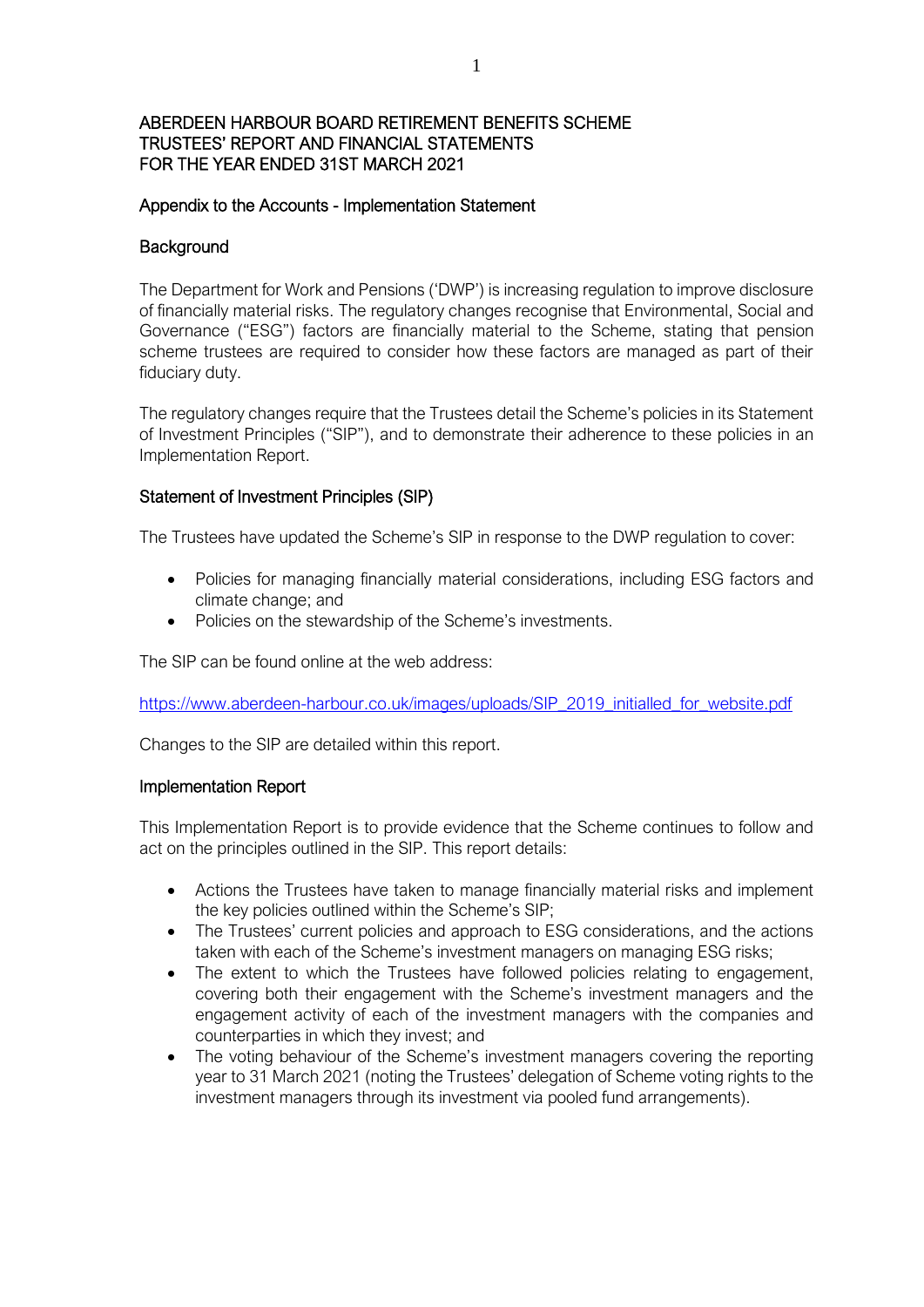#### Appendix to the Accounts - Implementation Statement (continued)

#### Summary of Key Actions Undertaken over the Scheme's Reporting Year

- The Trustees completed a rebalancing exercise for the Scheme's investment strategy over the reporting period. This activity took place following the Trustees' decision to disinvest from the BlackRock Fixed Income Global Opportunities ("FIGO") Fund, brought about by Isio's decision to downgrade the Fund to 'Partially Meets Criteria' and the decision from BlackRock to close the share class of FIGO in which the Scheme was invested in. The disinvestment from FIGO took place in June 2020 and resulted in c.£8.5m being made available for use elsewhere in the Scheme's investment strategy. The proceeds were reallocated as follows:
	- o c.£3.7m to the BlackRock ICS Sterling Fund (cash),
	- o c.£1.9m to the BlackRock Emerging Market Equity Fund and,
	- o the residual balance c.£2.9m to the BlackRock Over 5 Year Index Linked Gilts Fund.
- Prior to the reporting period, the Trustees agreed to commit 10% (c.£7m) of the Scheme's assets to a long lease property mandate with BlackRock. Due to concerns around the impact of COVID-19 on the UK property market, the Trustees attempted to halve their original £7.0m commitment to £3.5m (c. 5% of Scheme assets) over the reporting period, with formal notice of the decision being submitted to BlackRock on 25 June. Due to the terms set out in the fund documentation, the Scheme was required to provide BlackRock with 6-months advanced notice to withdraw their commitment with BlackRock retaining the right to draw down the original commitment amount over this period. In Q4 2020, BlackRock issued a capital call for the Scheme's full commitment. As the date of the capital call was within the specified 6-month notice period, the Scheme was required to fulfil its previously agreed commitment. As a result, the Scheme's Long Lease Property mandate was funded in full.
- A review on the Scheme's liability hedge was conducted following receipt of the 2020 Actuarial Valuation cashflows to assess the alignment of the hedge, relative to the Scheme's agreed target – 80% of liability sensitivity to interest rate and inflation movements (on a gilts-flat basis). As the Scheme had drifted from its target hedge with respect to both interest rates and inflation, minor remedial actions were made by BlackRock to rebalance the hedge. This was completed in March 2021.
- The Trustees undertook a journey planning exercise, whereby they looked to review and agree a suitable long-term objective for the Scheme and review the Scheme's investment strategy to determine whether it remained suitably aligned with this objective. As part of these discussions, the Trustees agreed that the Scheme would look to target a fully funded position on a low risk self-sufficiency basis. At the Trustee meeting on 24 February, the Trustees agreed to de-risk the Scheme's investment strategy to better align it with the new long-term objective. These changes included: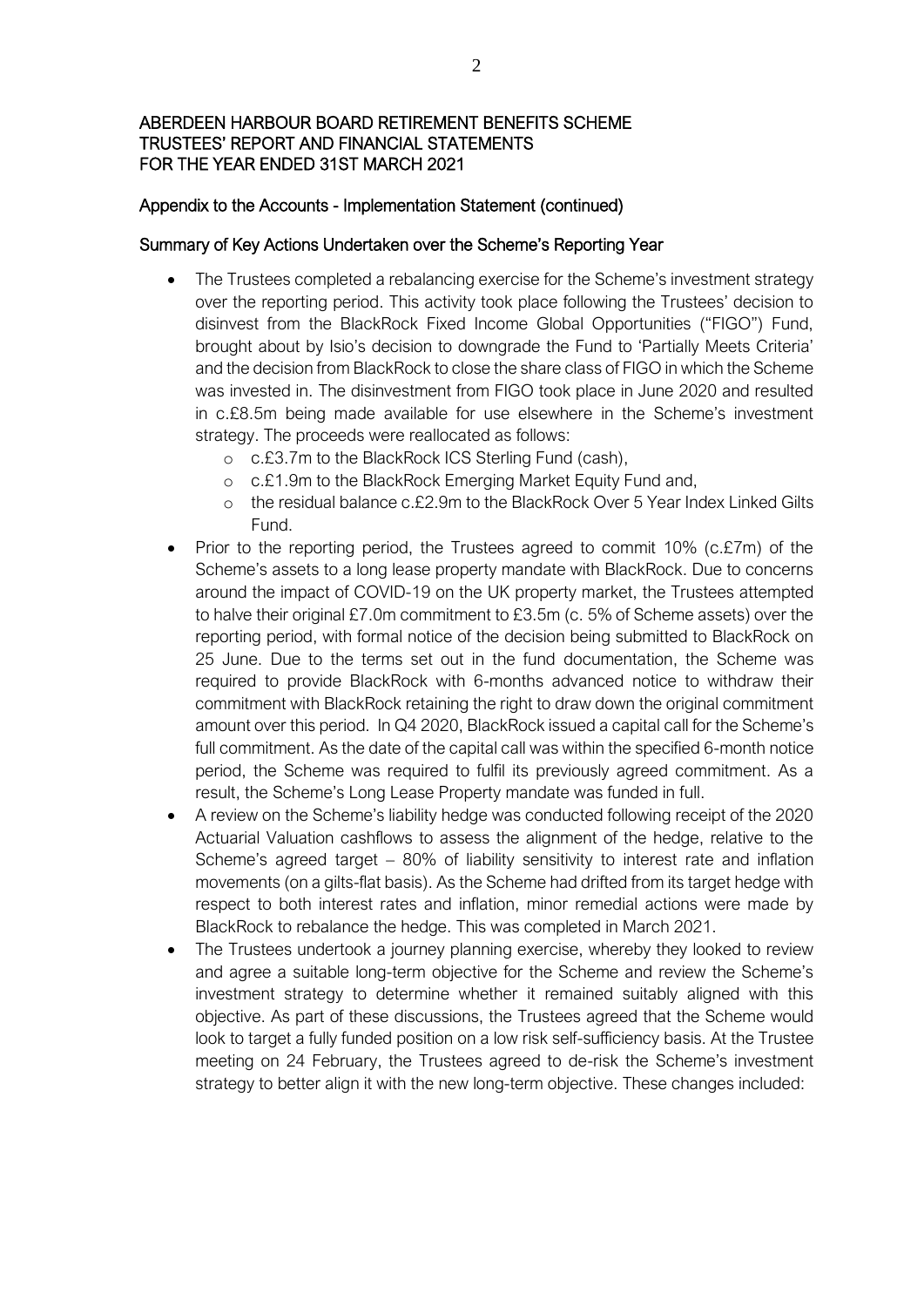#### Appendix to the Accounts - Implementation Statement (continued)

#### Summary of Key Actions Undertaken over the Scheme's Reporting Year (continued)

- o Reducing the strategic allocation to equities from 12.5% to 10% of Scheme assets,
- o Restructure the Diversified Credit mandate to introduce a new Absolute Return Bonds mandate – this decision served to both reduce risk and increase the Scheme's availability of daily liquid assets.
- Due to the strong recovery in global equity markets following the Q1 2020 COVID-19 induced sell-off, the Trustees agreed to action the reduction in equities immediately to crystalise some of the gains made. This disinvestment was completed on 4 March, with £3.1m being disinvested from the Developed Market Equity mandate and £1m being disinvested from the Emerging Market mandate.

#### Implementation Statement

This report demonstrates that the Trustees of the Aberdeen Harbour Board Retirement Benefits Scheme have adhered to the Scheme's investment principles and their policies for managing financially material considerations, including ESG factors and climate change.

Scottish Pension Trustees Ltd.

**Trustee** 

Deral Armstrong

Cardie Kjoth.

D. Armstrong

**Trustee** 

9 th September 2021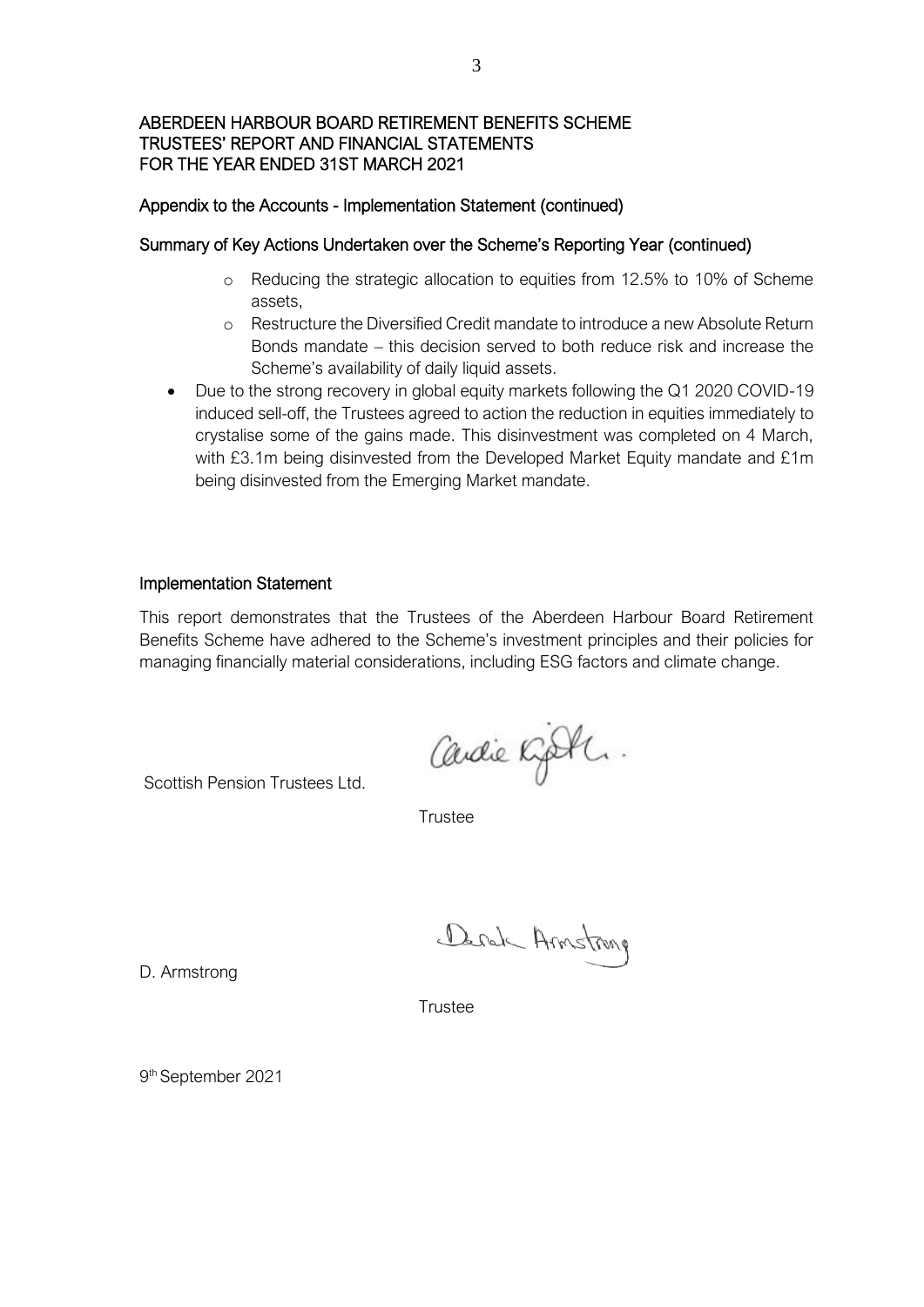# Appendix to the Accounts - Implementation Statement (continued)

## Managing Risks and Policy Actions

| Risk/ Policy                    | Definition                                                                                                                                                                      | Policy                                                                                                                                                                                                                                  | Actions over reporting<br>period                                                                                                                                                                                                                                                                                                                                                                                                                                                                                                                   |
|---------------------------------|---------------------------------------------------------------------------------------------------------------------------------------------------------------------------------|-----------------------------------------------------------------------------------------------------------------------------------------------------------------------------------------------------------------------------------------|----------------------------------------------------------------------------------------------------------------------------------------------------------------------------------------------------------------------------------------------------------------------------------------------------------------------------------------------------------------------------------------------------------------------------------------------------------------------------------------------------------------------------------------------------|
| Interest rates<br>and inflation | The risk of mismatch<br>between the value of the<br>Scheme's assets and<br>present value of the<br>liabilities from changes in<br>interest rates and inflation<br>expectations. | To hedge 80% of these<br>risks on a Gilts flat liability<br>basis.                                                                                                                                                                      | The Scheme reviewed the<br>position of its liability hedge<br>following receipt of 2020<br><b>Actuarial Valuation</b><br>cashflows.<br>Minor remedial actions were<br>taken to realign the liability<br>hedge with the Scheme's<br>agreed target.                                                                                                                                                                                                                                                                                                  |
| Liquidity                       | Difficulties in raising<br>sufficient cash when<br>required without adversely<br>impacting the fair market<br>value of the investments.                                         | To maintain a sufficient<br>allocation to liquid assets so<br>that there is a prudent<br>buffer to pay members<br>benefits as they fall due<br>(including transfer values)<br>and provide collateral to the<br>LDI manager if required. | The Trustees monitor the<br>availability of daily liquid<br>assets as part of the semi-<br>annual investment reports.                                                                                                                                                                                                                                                                                                                                                                                                                              |
| Market                          | Experiencing losses due to<br>factors that affect the<br>overall performance of the<br>financial markets.                                                                       | To remain appropriately<br>diversified across asset<br>classes and hedge away<br>any unrewarded risks,<br>where practicable.                                                                                                            | The Trustees reviewed the<br>Scheme's investment<br>strategy, as part of the<br>journey planning session, to<br>determine whether the<br>current investment strategy<br>remained appropriate.<br>As part of this activity, the<br>Trustees agreed to de-risk<br>the Scheme's investment<br>strategy through a reduction<br>in the strategic allocation to<br>equities, and through the<br>introduction of an absolute<br>returns bond mandate.<br>These changes to the<br>investment strategy will be<br>documented within the SIP<br>accordingly. |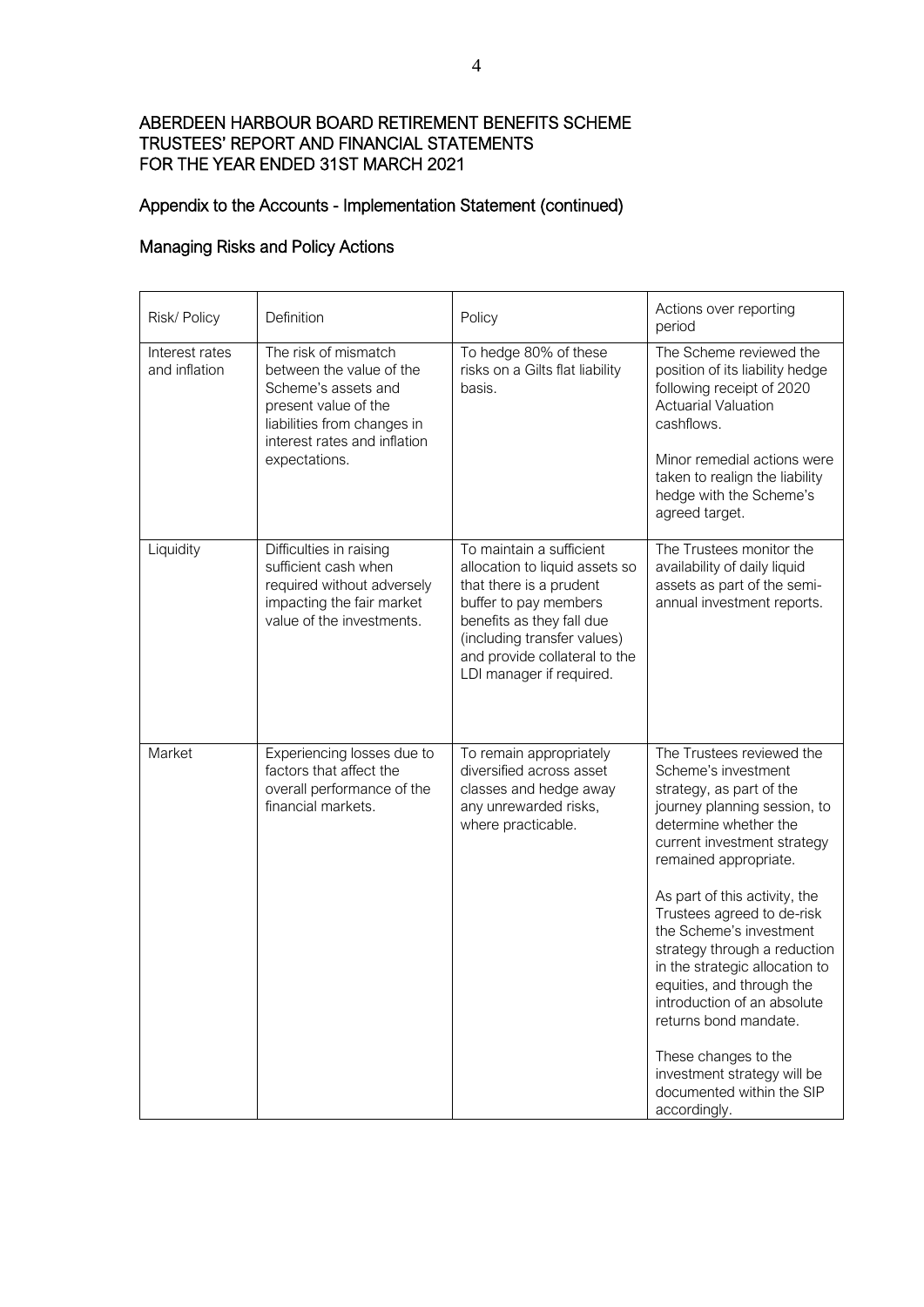# Appendix to the Accounts - Implementation Statement (continued)

#### Managing Risks and Policy Actions (continued)

| Credit                                              | Default on payments due as<br>part of a financial security<br>contract.                                                                                                                | To diversify this risk by<br>investing in a range of credit<br>markets across different<br>geographies and sectors.<br>To appoint investment<br>managers who actively<br>manage this risk by seeking<br>to invest only in debt<br>securities where the yield<br>available sufficiently<br>compensates the Scheme's<br>investors for the risk of<br>default.                                                                                                                          | The Trustees disinvested<br>from the BlackRock FIGO<br>Fund following Isio's decision<br>to downgrade the Fund from<br>'Meets Criteria' to 'Partially<br>Meets Criteria'. This decision<br>was driven by a lack of<br>confidence in the Fund's<br>ability to deliver on its long-<br>term return objective.<br>As part of a de-risking<br>exercise for the Scheme, the<br>Trustees agreed to<br>restructure the existing<br>diversified credit mandate to<br>implement a new absolute<br>returns bond mandate. This<br>action will serve to reduce the<br>overall level of credit risk<br>within the portfolio due to the<br>lower risk/return<br>characteristics of absolute<br>return bonds as an asset<br>class.<br>This change will be |
|-----------------------------------------------------|----------------------------------------------------------------------------------------------------------------------------------------------------------------------------------------|--------------------------------------------------------------------------------------------------------------------------------------------------------------------------------------------------------------------------------------------------------------------------------------------------------------------------------------------------------------------------------------------------------------------------------------------------------------------------------------|--------------------------------------------------------------------------------------------------------------------------------------------------------------------------------------------------------------------------------------------------------------------------------------------------------------------------------------------------------------------------------------------------------------------------------------------------------------------------------------------------------------------------------------------------------------------------------------------------------------------------------------------------------------------------------------------------------------------------------------------|
|                                                     |                                                                                                                                                                                        |                                                                                                                                                                                                                                                                                                                                                                                                                                                                                      | documented within the SIP<br>accordingly.                                                                                                                                                                                                                                                                                                                                                                                                                                                                                                                                                                                                                                                                                                  |
| Environmental,<br>Social and<br>Governance<br>(ESG) | Exposure to Environmental,<br>Social and Governance<br>factors, including but not<br>limited to climate change,<br>which can impact the<br>performance of the Scheme's<br>investments. | To appoint managers who<br>satisfy the following ESG<br>criteria, unless there is a<br>good reason why the<br>manager does not satisfy<br>each criteria:<br>1. Responsible Investment<br>('RI') Policy / Framework<br>2. Implemented via<br><b>Investment Process</b><br>3. A track record of using<br>engagement and any voting<br>rights to manage ESG factors<br>4. ESG specific reporting<br>5. UN PRI Signatory<br>The Trustees monitor the<br>managers on an ongoing<br>basis. | The Trustees agreed to<br>formulate a formal ESG<br>policy.<br>An ESG beliefs session was<br>scheduled in May 2021 (post-<br>reporting period), where the<br>Trustees' agreed a set of<br>ESG beliefs that will be<br>incorporated into an ESG<br>policy, which will feed into the<br>Scheme's investment<br>strategy.<br>The revised ESG policy will<br>be included in the SIP<br>accordingly. This ESG policy<br>will be reviewed annually.                                                                                                                                                                                                                                                                                              |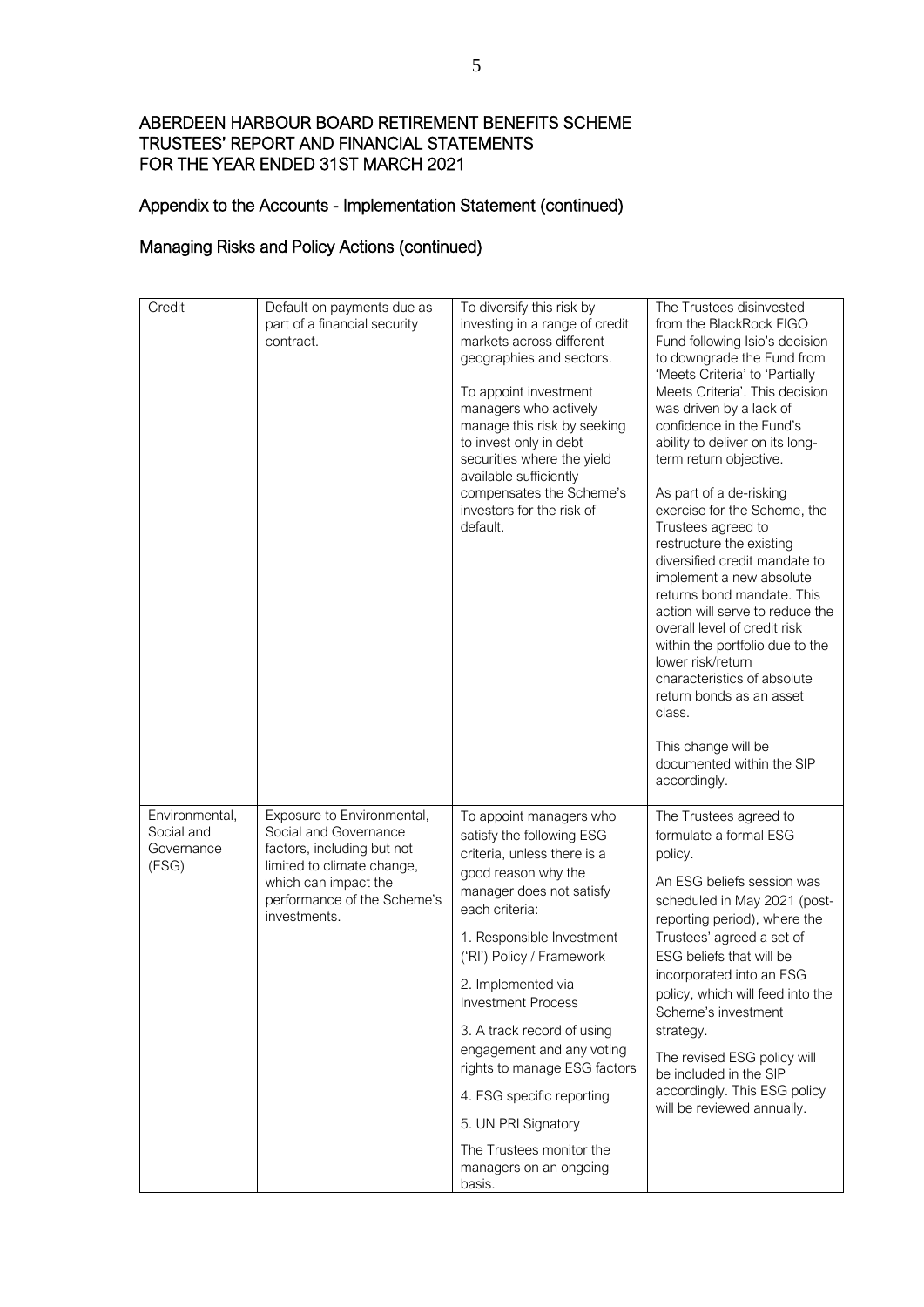# Appendix to the Accounts - Implementation Statement (continued)

## Managing Risks and Policy Actions (continued)

| Currency      | The potential for adverse<br>currency movements to<br>have an impact on the<br>Scheme's investments. | Allow the Scheme's active<br>managers who invest in<br>overseas securities the<br>flexibility to hedge overseas<br>currency exposure to<br>manage risk. | No additional action or<br>change over the reporting<br>period. |
|---------------|------------------------------------------------------------------------------------------------------|---------------------------------------------------------------------------------------------------------------------------------------------------------|-----------------------------------------------------------------|
| Non-financial | Any factor that is not<br>expected to have a financial<br>impact on the Scheme's<br>investments.     | Non-financial matters are<br>not taken into account in<br>the selection, retention or<br>realisation of investments.                                    | No additional action or<br>change over the reporting<br>period. |

### Changes to the SIP

| Policies added to the SIP over reporting period |                                                                                                                                                                                                                                                                                                                                                               |  |
|-------------------------------------------------|---------------------------------------------------------------------------------------------------------------------------------------------------------------------------------------------------------------------------------------------------------------------------------------------------------------------------------------------------------------|--|
| Date updated: 30 September 2019                 |                                                                                                                                                                                                                                                                                                                                                               |  |
|                                                 | No new policies were added to the SIP over the reporting period.                                                                                                                                                                                                                                                                                              |  |
| ٠                                               | As part of the latest SIP update (September 2019), the Trustees included details on how they<br>recognise Environmental, Social, and Governance issues as a financially material risk, and how<br>these concerns are integrated within the existing decision-making process, alongside details of the<br>Scheme's Investment Management Arrangement Policies. |  |
| ٠                                               | These changes were in anticipation of the new regulatory requirements which came into place from<br>1 October 2020.                                                                                                                                                                                                                                           |  |
| ٠                                               | As part of the latest update, the Trustees also carried out a full refresh of the Scheme's SIP to reflect<br>the evolution of the investment strategy over the period since the previous review (March 2015),<br>and to migrate the SIP to Isio's refreshed template.                                                                                         |  |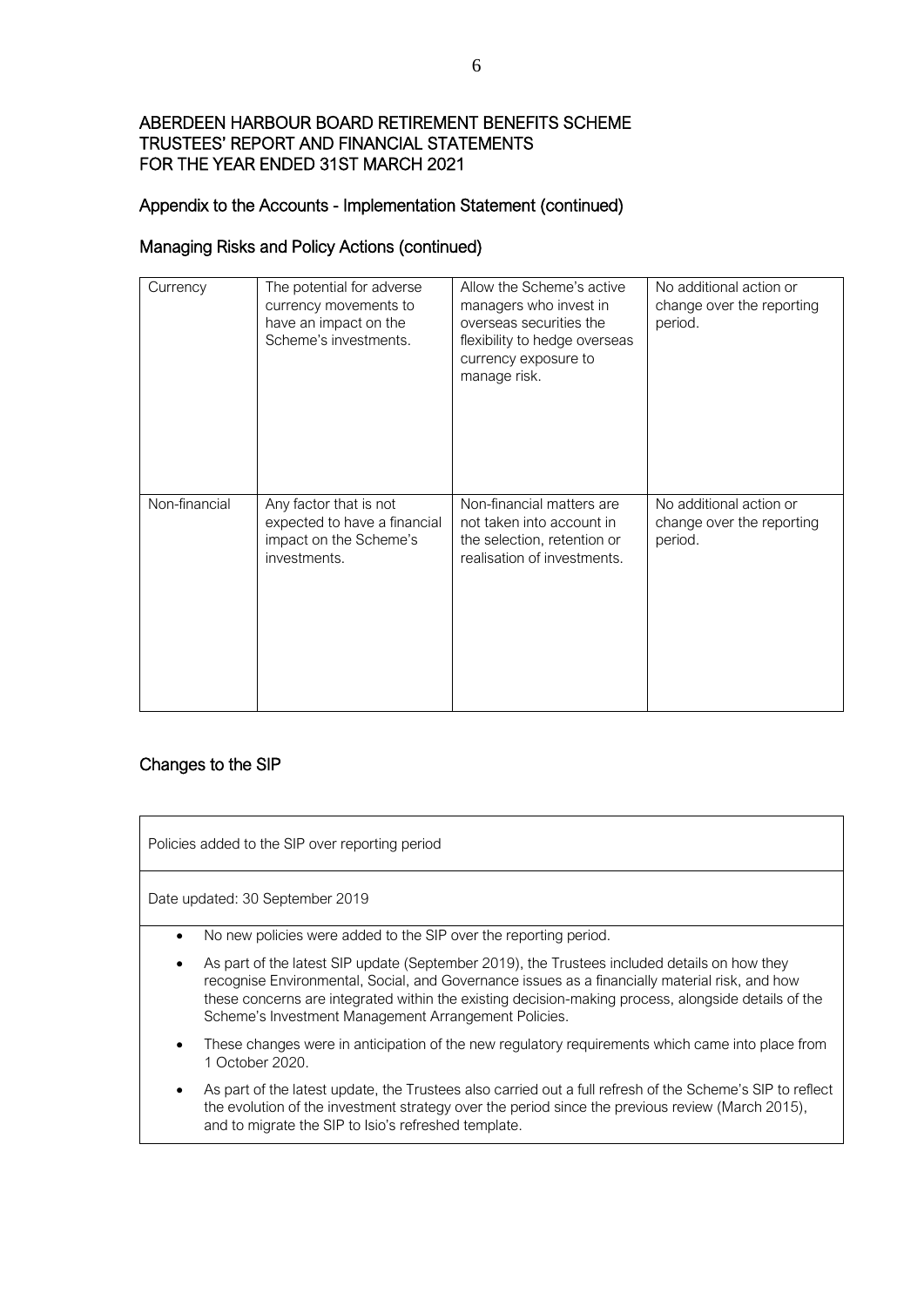### Appendix to the Accounts - Implementation Statement (continued)

### Implementing the current ESG policy and approach

### ESG as a Financially Material Risk

The SIP describes the Scheme's policy with regard to ESG as a financially material risk. This page details how the Scheme's ESG policy is implemented, while the following page outlines Isio's assessment criteria as well as the ESG beliefs which were agreed by the Trustees as part of the May 2021 ESG Beliefs Session, and which are in the process of being formally approved. The rest of this statement details Isio's view of the managers, the actions for engagement and an evaluation of the stewardship activity.

The below table outlines the areas which the Scheme's investment managers are assessed on when evaluating their ESG policies and engagements. The Trustees intend to review the Scheme's ESG policies and engagements periodically to ensure they remain fit for purpose.

# Implementing the Current ESG Policy

| Areas for engagement                                                                                                 | Method for monitoring and<br>engagement                                                                                                                                                                                                                                                                                                                                                                                                                                                                                                                                                                                                                      | Circumstances for<br>additional monitoring and<br>engagement                                                                                                                                                                                        |  |
|----------------------------------------------------------------------------------------------------------------------|--------------------------------------------------------------------------------------------------------------------------------------------------------------------------------------------------------------------------------------------------------------------------------------------------------------------------------------------------------------------------------------------------------------------------------------------------------------------------------------------------------------------------------------------------------------------------------------------------------------------------------------------------------------|-----------------------------------------------------------------------------------------------------------------------------------------------------------------------------------------------------------------------------------------------------|--|
| Environmental, Social,<br>Corporate Governance<br>factors and the exercising of<br>rights and engagement<br>activity | Through the manager selection<br>$\bullet$<br>process, ESG considerations will<br>form part of the evaluation<br>criteria<br>The Scheme's investment<br>advisor, Isio, will monitor<br>managers' ESG policies on an<br>ongoing basis<br>When attending Trustee<br>٠<br>meetings, investment managers<br>will be asked to present to the<br>Trustees on actions they have<br>taken in respect of ESG factors<br>and their exercise of rights and<br>engagement activity;<br>The Trustees review the<br>Scheme's investment managers'<br>ESG policies at least on an<br>annual basis to ensure they<br>continue to operate in line with<br>their ESG policies. | The investment manager has not<br>$\bullet$<br>acted in accordance with their<br>policies and frameworks.<br>The investment managers' ability<br>to abide by the Trustees' ESG<br>policies ceases due to a change<br>in the manager's ESG policies. |  |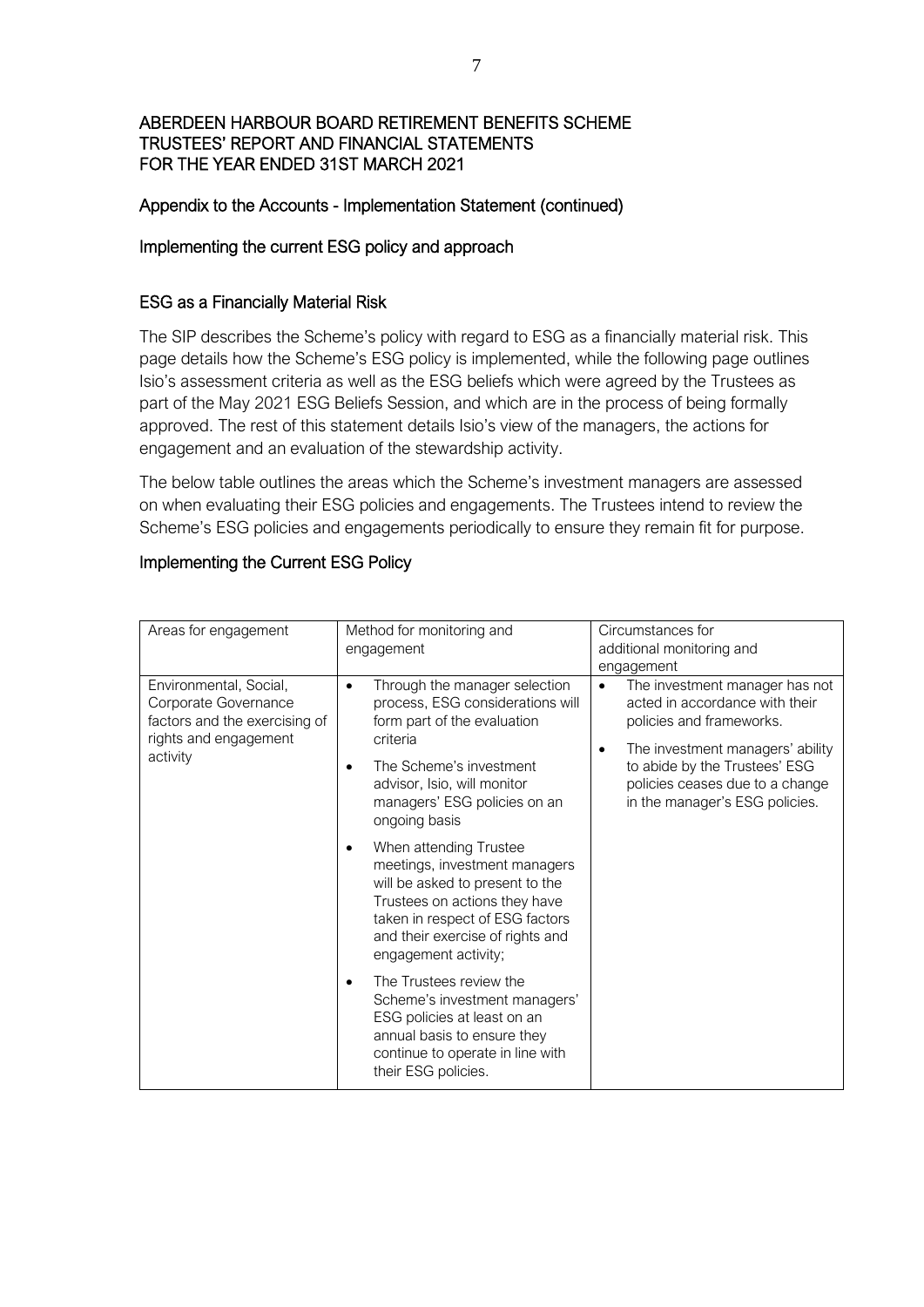## Appendix to the Accounts - Implementation Statement (continued)

| cas or Assessment and LOO Delicis<br>Risk management | 1. | ESG factors such as climate change are important for risk<br>management and can be financially material. Managing these<br>risks forms part of the fiduciary duty of the Trustees.                                                                    |
|------------------------------------------------------|----|-------------------------------------------------------------------------------------------------------------------------------------------------------------------------------------------------------------------------------------------------------|
|                                                      | 2. | The Trustees believe that ESG integration leads to better risk<br>adjusted outcomes and want a positive ESG tilt to the investment<br>strategy.                                                                                                       |
| Approach / Framework                                 | 3. | The Trustees want to understand how investment managers<br>integrate ESG within their investment process and in their<br>stewardship activities.                                                                                                      |
|                                                      | 4. | The Trustees believe that sectors aiming for positive social and<br>environmental impacts may outperform as countries transition to<br>more sustainable economies. Where possible the investment<br>strategy will allocate to these sectors.          |
| Voting & Engagement                                  | 5. | ESG factors are relevant to all asset classes and, whether equity<br>or debt investments, managers have a responsibility to engage<br>with companies on ESG factors.                                                                                  |
|                                                      | 6. | The Trustees believe that engaging with managers is more<br>effective to initiate change than divesting but that divestment is<br>an important tool where engagement fails to procure results.                                                        |
|                                                      | 7. | The Trustees want to understand the impact of voting &<br>engagement activity within their investment mandates.                                                                                                                                       |
| Reporting & Monitoring                               | 8. | ESG factors are dynamic and continually evolving, therefore the<br>Trustees will receive training as required to develop their<br>knowledge.                                                                                                          |
|                                                      | 9. | The Trustees will seek to monitor key ESG metrics within their<br>investment portfolio to understand the impact of their<br>investments.                                                                                                              |
| Collaboration                                        |    | 10. Investment managers should be actively engaging and<br>collaborating with other market participants to raise ESG<br>investment standards and facilitate best practices as well as sign<br>up and comply with common codes such as UNPRI and TCFD. |

## Areas of Assessment and ESG Beliefs

# ESG Approach

As per the spectrum of ESG approaches chart presented on the following page, the Trustees wish to pursue a "sustainable" investment approach for the Scheme that integrates ESG risk analysis into investment decision-making, whilst pursuing certain "impact" opportunities that generate competitive financial returns whilst also providing positive and measurable environmental or societal impact. The Trustees will seek clear financial rationale in any investment decision, and also consider in balance all financial and non-financial considerations. The Trustees' position is indicated on the spectrum chart on the following page.